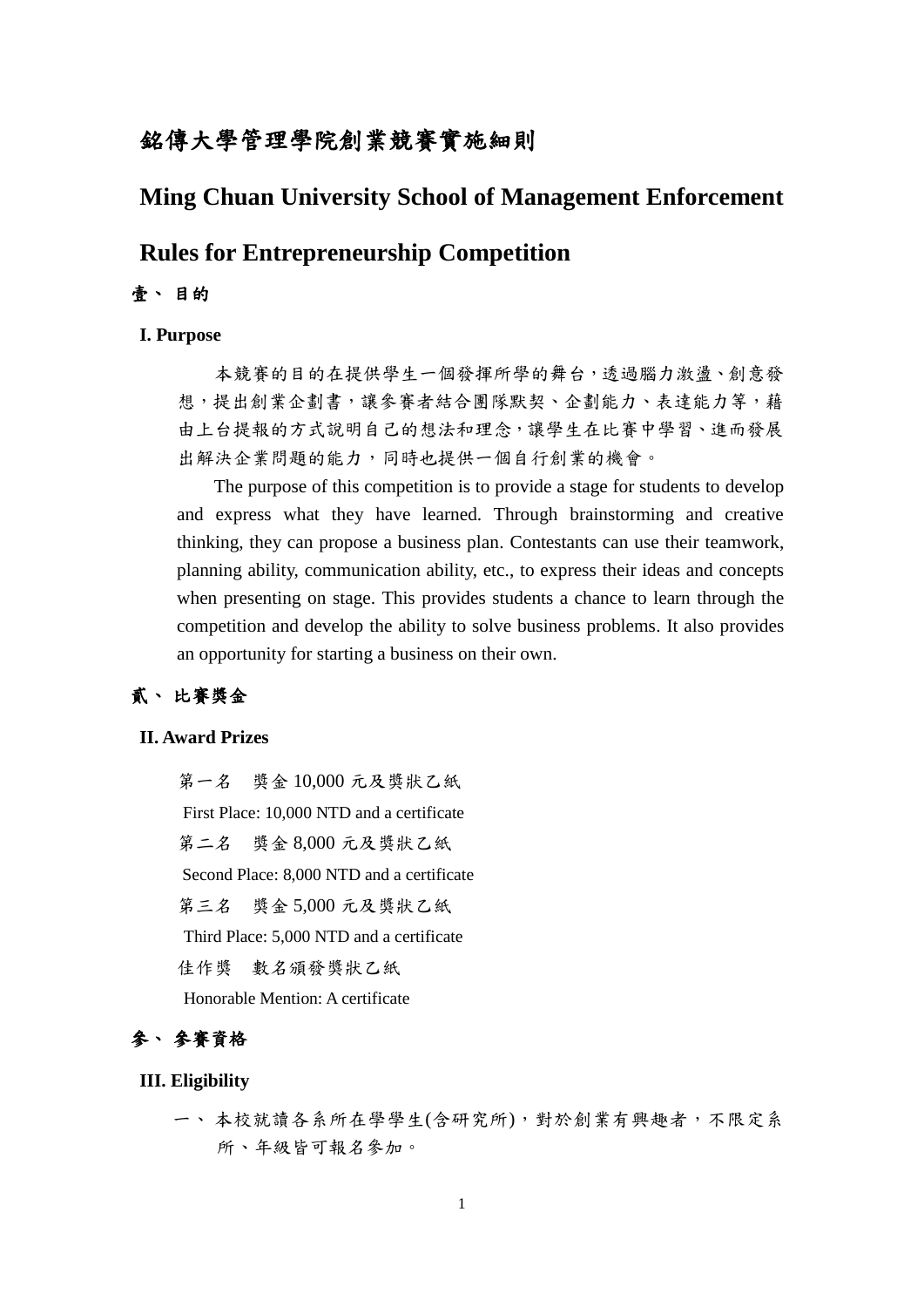(1) Students of MCU (including graduate programs) who are interested in starting a business can register to participate with no limit as to department or year-level.

二、 參賽同學必須 4 至 6 人組成 1 隊,可跨系、學制組隊參賽。

(2) Each team must comprise 4-6 students, with no limit as to students' departments or degree type.

三、 每隊皆須有指導老師,以校內老師 1 位為限。

- (3) Each team must have an advisor, which is limited to one MCU faculty member. 四、完成報名後,競賽過程中不得臨時更換成員。
- (4) After registration, no team members may be replaced during the competition period.

### 肆、 競賽時程

**IV. Competition Schedule**

# 賽實體活動,若因不可抗力之特殊原因如新型冠狀肺炎疫情擴大無法執行時 或有未盡事宜,主辦單位保留取消、終止、修改或暫停等變更活動內容細節 之權利。相關變更資訊將公告於競賽網站及粉絲專頁,不另行通知。

**The organizer reserves the right to cancel, terminate, revise or suspend the event if the event cannot be carried out due to special reasons of force majeure, such as a surge in the COVID-19 epidemic, or other unexpected matters. Relevant changes will be announced on the competition website and Facebook page without separate notice.**

| 項<br>目                                         | 内 容                                                                                                                                                                                                                                                                | 期<br>日                  |
|------------------------------------------------|--------------------------------------------------------------------------------------------------------------------------------------------------------------------------------------------------------------------------------------------------------------------|-------------------------|
| <b>Item</b>                                    | <b>Content</b>                                                                                                                                                                                                                                                     | <b>Time</b>             |
| 線上<br>報名<br>Online<br>Registration             | 報 名 網 址 Registration Website :<br>https://forms.gle/YjGh74PfcC21GgE88<br>(網路上傳企劃書電子檔,主旨為【預賽<br>作品-XX 隊 (主題)】。<br>Upload business proposal document<br>online with the file name as "Preliminary"<br>Competition Proposal- Team XX (project<br>$theme$ <sup>"</sup> | 111年5月16日<br>05.16.2022 |
| 線上<br>收件<br><b>Online</b><br><b>Submission</b> | 配合防疫措施,請改為報名表中上傳<br>1.繳交競賽授權書紙本(附件一)。<br>2.繳交企劃書。<br>企劃書以匿名審查方式進行,請依企書<br>書封面格式遞交,勿自行修改增添指導<br>老師及隊員學系姓名等資料<br>1. <b>Online Submit</b> a printed copy of the<br>authorization letter for the competition                                                           | 111年5月16日<br>05.16.2022 |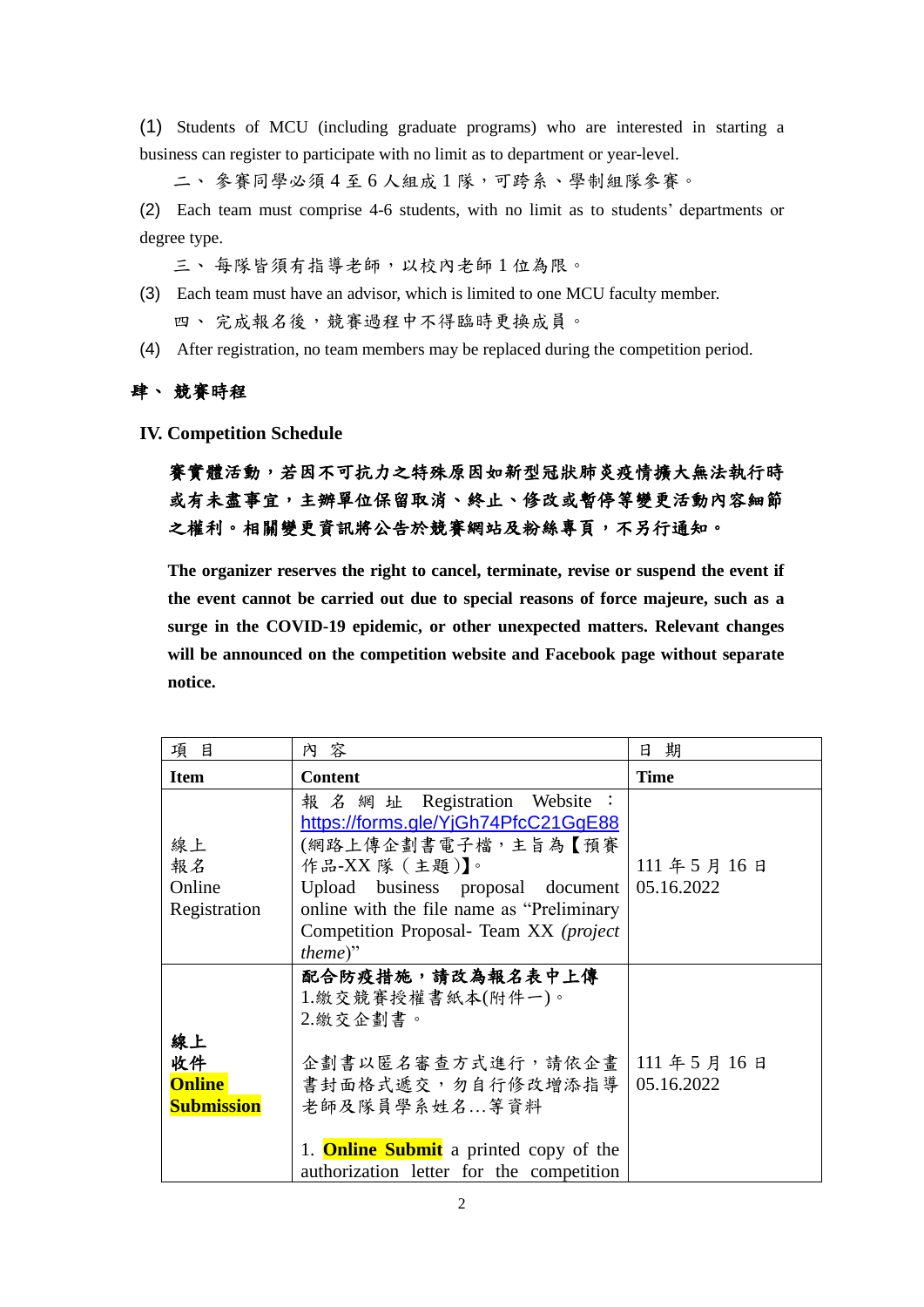|                                                                | $(Appendix 1)$ .<br>2. Online Submit the business project<br>proposal.<br>The business proposals will be reviewed<br>anonymously. Please submit according to<br>the format on the cover page of the<br>proposal. Do not modify or add the names<br>of instructor and team members, etc. |                                                                                                                                                                                                                                                                                                                                                                                  |
|----------------------------------------------------------------|-----------------------------------------------------------------------------------------------------------------------------------------------------------------------------------------------------------------------------------------------------------------------------------------|----------------------------------------------------------------------------------------------------------------------------------------------------------------------------------------------------------------------------------------------------------------------------------------------------------------------------------------------------------------------------------|
| 初賽結果公布<br>Preliminary<br>Competition<br>Result<br>Announcement | 初賽結果公布於管理學院網頁最新消息<br>Preliminary competition results will be<br>announced in News on the School of<br>Management webpage.                                                                                                                                                               | 111年5月25日<br>05.25.2022                                                                                                                                                                                                                                                                                                                                                          |
| 決賽<br>Final<br>Competition                                     | 台北校區 B901 會議室舉行<br>(決賽學生可公假)<br>Final Competition will be<br>held in<br>B901Conference Room at Taipei Campus<br>(Students may apply for official leave for<br>attending the final round)                                                                                                | 111年6月10日<br>06.10.2022<br>隊長11:30抽籤決<br>$\circ$<br>定順序<br>11:30<br>Team<br>leaders draw lots<br>determine<br>to<br>sequence<br>隊員 11:50 完成報<br>$\circ$<br>到<br>11:50<br>Team<br>members<br>complete report in<br>決賽 12:20 準時<br>$\circ$<br>開始<br>12:20 Final round<br>begins<br>上述時程將依報名組<br>數調整<br>The<br>above<br>timeline<br>may be adjusted based<br>on the number of teams |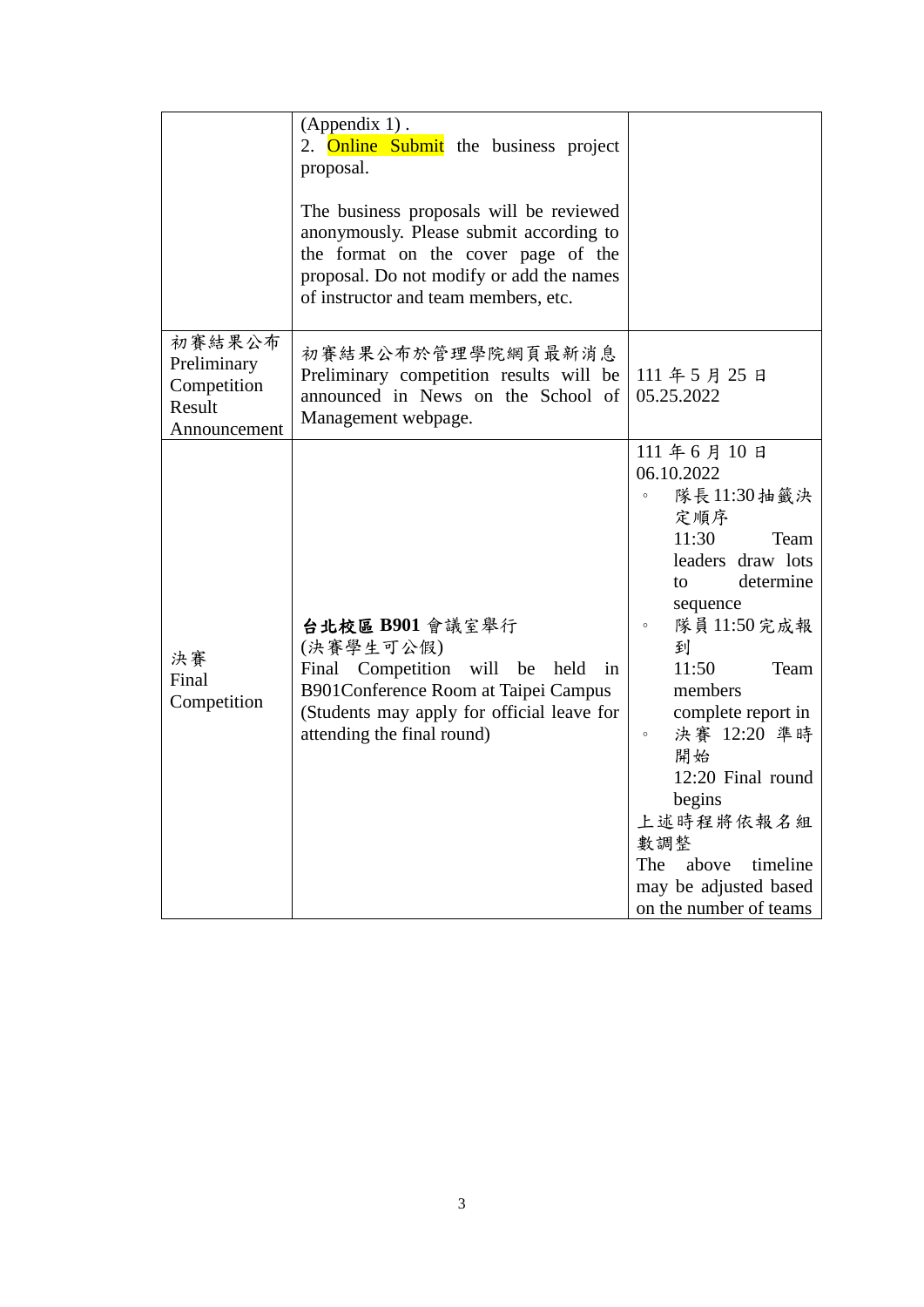### 伍、 初賽規定(書審)

### **V. Preliminary Competition Rules (Document Review)**

- 一、 繳交資料如下
- 1. Documents that must be submitted are as follows:
	- 1. 繳交競賽授權書紙本(附件一)。

1 printed copy of the authorization letter for the competition (Appendix 1)

2. 繳交企劃書一式五份書面資料。

5 printed copies of the business proposal.

- 3. 網路上傳企劃書電子檔,主旨為【預賽作品-XX 隊(主題)】。 Upload business proposal document online with the file name as "Preliminary Competition Proposal- Team XX (*project theme*)"
- 二、 初賽注意事項
- 2. Notes for Preliminary Competition
	- 1. 各隊需於時限內完成線上報名以及書審資料繳交,始具有參加初賽 之比賽資格。

Each team must complete the online registration and submit the document review materials within the time limit to be eligible to participate in the preliminary competition.

2. 參賽者必須尊重評審結果,且不得有異議。

Contestants must respect the review results, with no objections.

3. 各隊伍企劃書一經來函參賽,即視為該作品之一切權利歸本主辦單 位所有,含公開發表、刊登、轉載、修改及一切公開活動,各隊不 得有異議。

Once each team's proposal is submitted to the competition organizer, it will be deemed that all rights of the work belong to the organizer, including public presentation, publication, reprinting, modification and all public activities, with no objections by any team.

4. 企劃書內(含頁首、頁尾、封面等處)請勿出現與參賽選手本身相 關之資料,以維持本次比賽的公平性。若作品中出現姓名或與身份 相關等用句,主辦單位保留刪除之權利。

No information related to the contestants should appear in the proposal document (including the header, footer, cover, etc.) to maintain fairness in the competition. The organizer reserves the right to delete any phrases such as names or identity-related words in the works.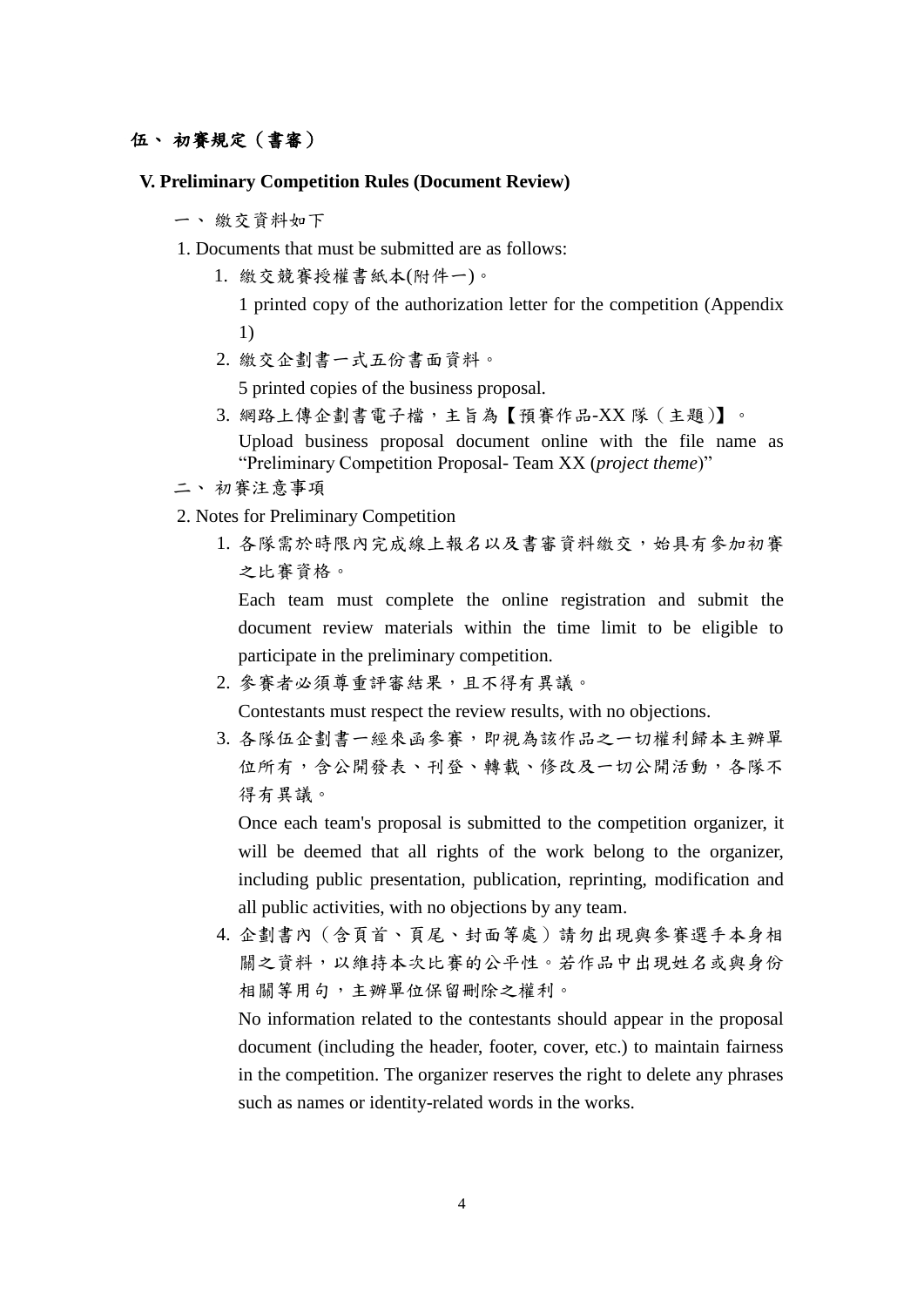5. 選手可自行參考相關資料,並附上該資料出處,惟嚴禁抄襲、盜用 他人研究等情事發生,若經發現立即取消參賽資格,並不另行通 知。

Contestants may reference relevant materials and include references for the data source of such materials. Plagiarism and misappropriation of other people's research are strictly prohibited. If such is discovered, this proposal will be disqualified from the competition immediately without prior notice.

- 三、 初賽企劃書格式
- 3. Proposal Format for the Preliminary Competition
	- 1. 檔案格式為 Acrobat PDF 或 Word DOC 均可。
		- Document format can be either Acrobat PDF or Word DOC.
	- 2. 企劃書封面(附件二)。

Cover page of the proposal (see Appendix 2)

- 3. 版面以 A4 直向格式,內文字體大小 12pt, 單行間距,標楷體。 The layout is to be A4 vertical format, with a font size of 12pt, single line spacing, using (Times New Roman) font.
- 4. 為使參賽者能充分發揮,本次預賽作品將不限定頁數,惟頁數多寡 不列入評分標準內。

In order to enable the contestants to fully express their concept, the number of pages for preliminary competition proposals is not limited; the number of pages is not part of the scoring criteria.

## 四、 初賽企劃書內容

4. Proposal Content for Preliminary Competition

企畫書內容必須涵蓋以下項目:

Proposals must include the following items:

- 1. 摘要 Abstract
- 2. 創新產品與服務說明 Explanation of Innovative Product(s) and Service(s)
- 3. 市場分析 Market Analysis
- 4. 營運計畫與行銷組合 Operations Plan and Marketing Mix
- 五、 初賽評分方式
- 5. Preliminary Competition Scoring Method

| 創意    | Creativity                           | 50% |
|-------|--------------------------------------|-----|
| 實施可行度 | <b>Feasibility of Implementation</b> | 25% |
| 市場潛力  | <b>Market Potential</b>              | 25% |

- 六、 初賽成績公布
- 6. Preliminary Competition Results Announcement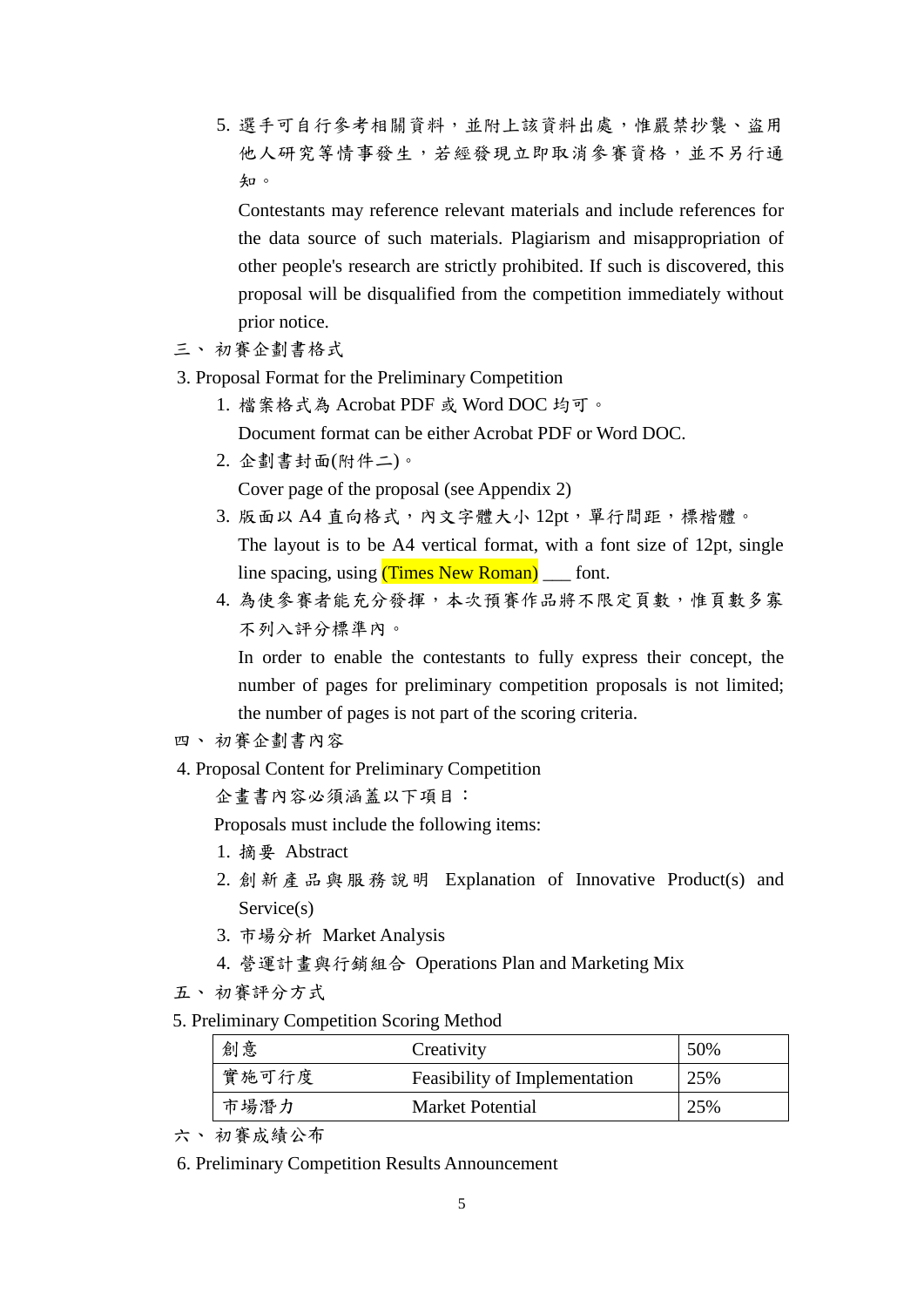主辦單位將在 111 年 5 月 25 日於管理學院網站最新消息。

The Organizer will announce the preliminary competition results in News on the School of Management webpage on May 25, 2022.

### 陸、 決賽規定

#### **VI. Final Competition Rules**

- 一、 決賽注意事項
- 1. Notes for Final Competition
	- 1. 各組必須準備投影片,其他輔助方式不限,請自行發揮創意。報告 時間為8分鐘,超過時間需扣分。

Each team must prepare a Powerpoint presentation. There is no limit on auxiliary methods; please be creative. The presentation time is 8 minutes, and points will be deducted if the time is exceeded.

2. 決賽當日需繳交競賽簡報PPT電子檔1份

On the day of the final round, the PPT file of the competition presentation must be submitted.

3. 口頭報告當日各組需著正式服裝,如有其他需要(如配合報告內容) 亦可著其他服裝。

On the day of the oral report, each team member should be dressed in formal business attire. If, due to other considerations (such as to match the report content), team members can select other attire.

- 二、 決賽評分方式
- 2. Final Competition Scoring Method

| 創業/創意 | Creativity                      | 40% |
|-------|---------------------------------|-----|
| 提案表現  | <b>Presentation Performance</b> | 30% |
| 實施可行度 | Feasibility of Implementation   | 15% |
| 市場潛力  | Market Potential                | 15% |

## 柒、 注意事項

**VII. Notes**

- 一、 參加競賽或入圍作品,如經人檢舉或告發為他人代勞或違反本競賽相關 規定,且有具體事實者,則追回得獎資格與獎勵。
- 1. If competition contestants or selected works are reported to have been completed by others or relevant rules of the competition have been violated, and there are concrete facts to support this, the award-winning qualification and awards will be revoked.